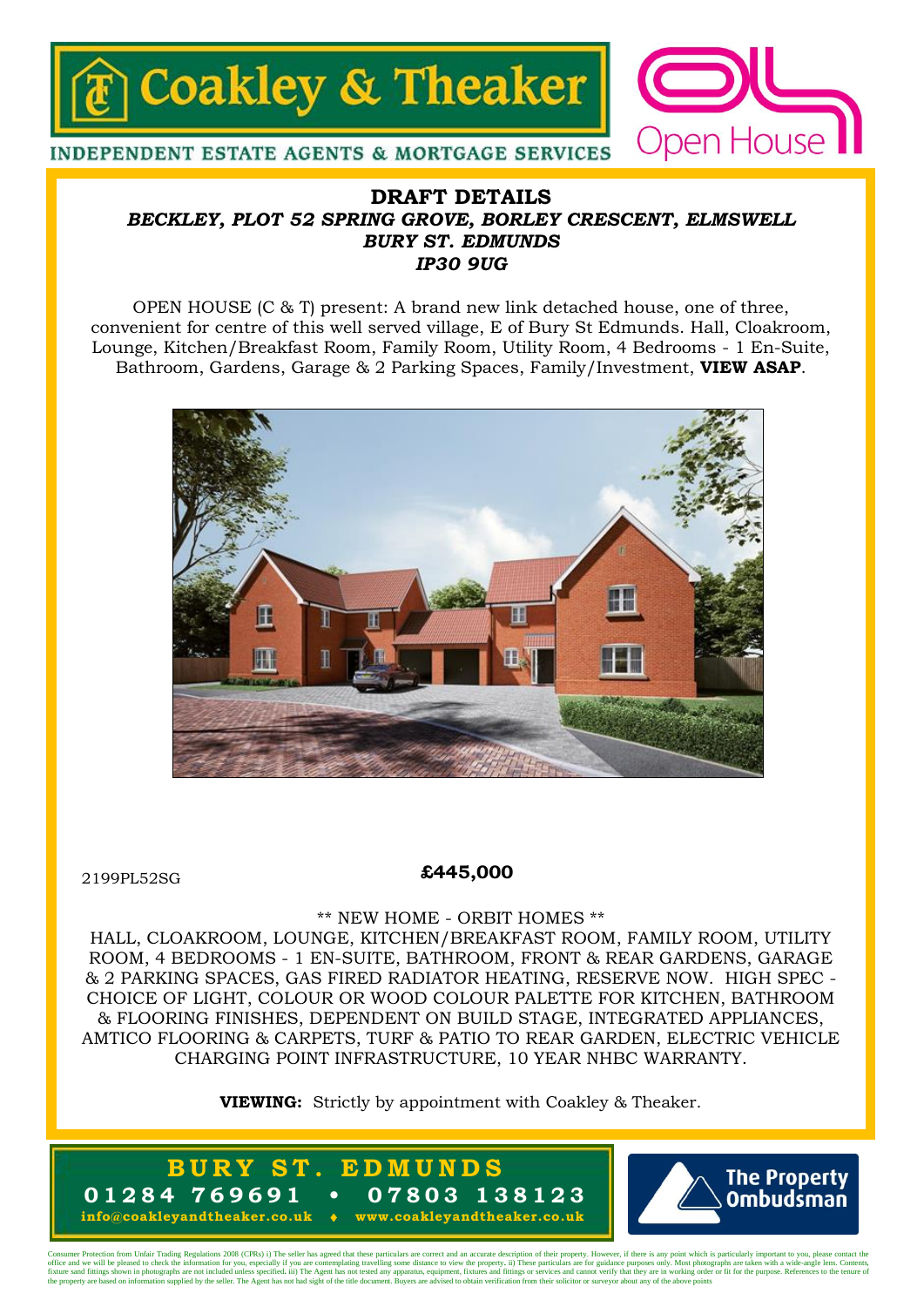#### **SPECIFICATION :**

Welcome to Spring Grove, a modern development being built by Orbit Homes, in the charming village of Elmswell, lying in the very heart of the Suffolk countryside. Located halfway between the historic, cathedral town of Bury St Edmunds and the pretty market town of Stowmarket, it offers residents an authentic taste of rural England along with all the advantages of contemporary living.

Elmswell is a welcoming, long-established community; the history of the village can be traced as far back as the Roman times, based on a site containing a pottery kiln dated around the third century, and the local Church of St John the Divine is mentioned in the Domesday book. Elmswell is one of the largest and most active villages in Suffolk, and so has plenty to offer residents. It has all the local conveniences for your day-to-day needs, including a Post Office, primary school, supermarkets, barbers, a Chinese takeaway restaurant and no less than two pubs. For a family picnic or a relaxing, summer stroll, there's a beauty spot known as Kiln Meadow close by, home to a variety of song birds, including blue tits, chiffchaffs, willow warblers and many more. It's a beautiful spot, well-managed by local wildlife enthusiasts from the Kiln Meadow Wildlife Group and the Elmswell Community Woodland. Conveniently, Elmswell has its own railway station, so you can hop on a train and be in Stowmarket in as little as 9 minutes or Bury St Edmunds in 12 minutes, with all they have to offer, or right in the town centre of bustling, coastal Ipswich in around 25 minutes.

### **KITCHEN :**

- Stylish, contemporary fitted kitchen with a range of wall and base units
- 22mm square edge laminate worktops
- Stainless steel single oven
- Induction hob
- Extractor hood
- Tiled splashback
- Stainless steel microwave (Beckley and Poringland only)
- Stainless steel sink in utility room
- Stainless steel sink with chrome mixer tap
- Integrated fridge/freezer
- Integrated dishwasher

### **BATHROOM, CLOAKROOM & EN-SUITE :**

• Contemporary white Roca sanitaryware

• Thermostatically controlled shower over bath, glass shower screen with full-height tiling to bath (houses without en suite)

• Thermostatically controlled shower to en suite, glass shower cubicle with full-height tiling

- Chrome ladder radiator to bathroom and en suite
- Lockable mirror fronted vanity cabinet with shaver socket
- Diesse wall tiles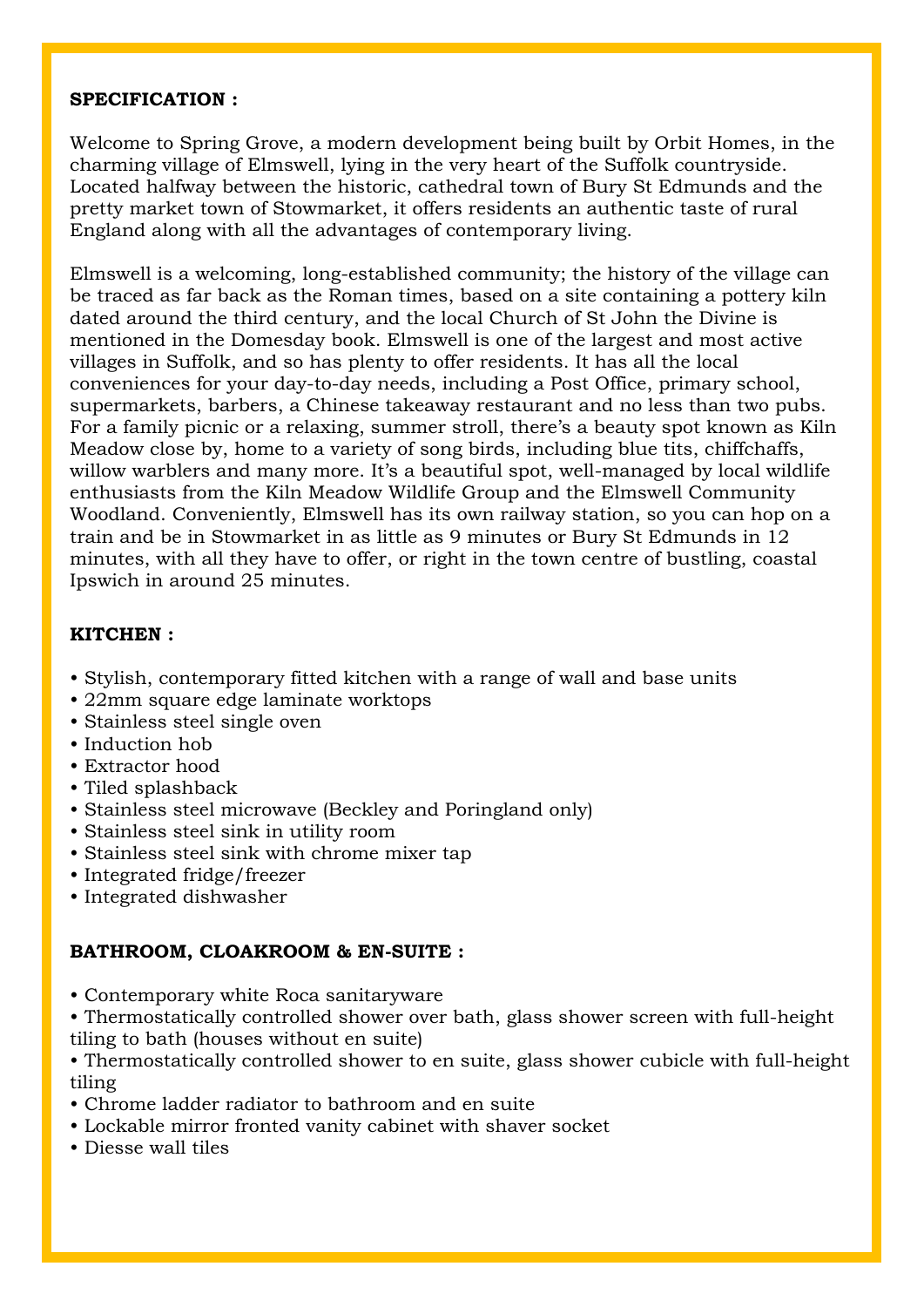### **PLUMBING :**

• Gas-fired central heating with combination boiler (Plaxtol, Marsham, Penshurst, Welney, Ashley, Barnwell and Cranford)

• Gas-fired central heating with system boiler and hot water cylinder (Langford, Beckley and Poringland only)

• Thermostatically controlled radiators

# **ELECTRICAL :**

- Media plate TV and telephone point to living room
- Data point to living room and up to three bedrooms
- One double socket with USB charging to each bedroom, kitchen and living room
- Downlights to kitchen, utility, bathroom, en suite, cloakroom, hall and landing
- LED under-cupboard lighting to kitchen
- Mains-wired smoke detector and alarm
- Carbon monoxide detector and alarm
- PIR outside light to front and rear
- Electric Vehicle charging point infrastructure

# **WINDOWS & DOORS :**

- PVCu double glazed lockable windows and patio doors
- Front door with multi-point locking, deadbolt and chrome furniture

# **INTERNAL :**

- Walls and ceilings in matt white emulsion
- Woodwork in white satin
- White internal doors with chrome ironmongery
- Built-in wardrobe to bedroom one (excluding bungalows)
- Oak handrail to staircase
- Amtico flooring to bathroom, en suite, cloakroom, kitchen, utility, hall and living room
- Carpets to stairs, landing and all bedrooms

# **GENERAL :**

• Choice of Light, Colour or Wood colour palette for kitchen, bathroom and flooring finishes,

dependent on build stage

- Landscaping to front garden
- Turf and patio to rear garden
- 1.8m closeboard fence to rear gardens
- Outside tap
- 10 year NHBC warranty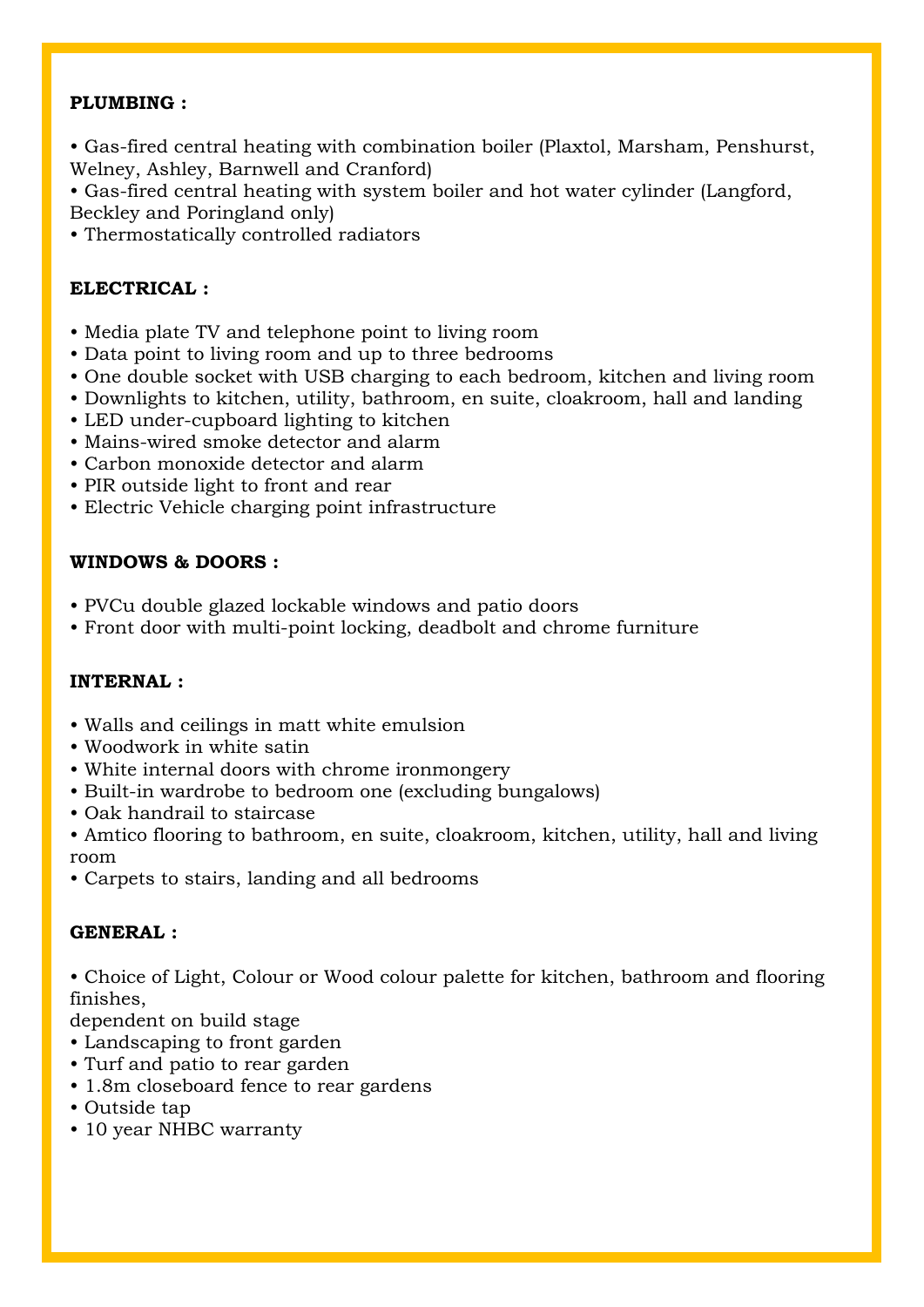**BURY ST EDMUNDS & AREA :** Sitting amidst beautiful countryside, Bury St Edmunds is an historic town and the second largest in Suffolk. Surrounded by many picturesque villages, some of which offer good local amenities, it offers a wide range of cultural, educational and recreational facilities.

Features of particular note include St Edmundsbury Cathedral with its Millennium Tower, the famous Abbey Gardens with the original ruins and The Georgian Theatre Royal, which has recently been the subject of a restoration programme and The Apex, a live performance venue for concerts, comedy and dance, together with a contemporary art gallery. In addition, there are two cinemas, one of which is a multiscreen complex and a sports centre.

Bury St Edmunds and the surrounding villages boast excellent schools and further education is catered for at the West Suffolk College.

The town benefits from extremely good shopping facilities with a twice weekly market and a wide range of independent traders, national chains, five supermarkets and the arc shopping centre, opened in 2009. In addition, there are many pubs and restaurants which cater for a variety of tastes.

The A14 dual carriageway heading west from Bury St Edmunds provides easy access to Newmarket, Cambridge, the Midlands, Stansted Airport and London, via the M11. Stowmarket and Ipswich, both with direct rail links to London's Liverpool Street, the East Coast and the A12 are all readily accessed by heading east.

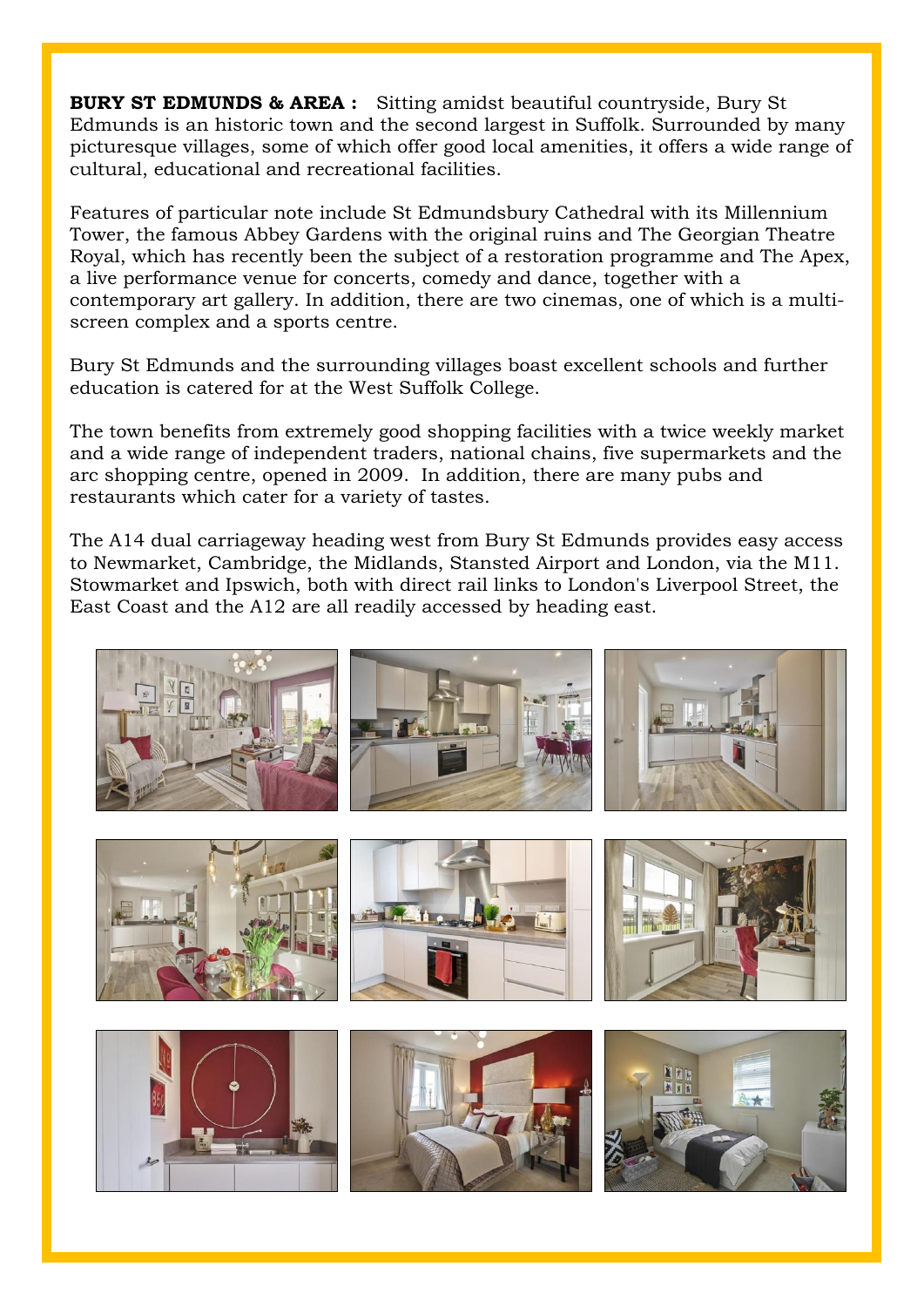









# **Ground Floor**

| <b>Living Room</b><br>12'7" x 15'11" | 385m x 486m          |
|--------------------------------------|----------------------|
| Kitchen / Breakfast Room             |                      |
| $10'4'' \times 17'5''$               | $3.16m \times 5.31m$ |
| <b>Family Room</b>                   |                      |
| $12'5'' \times 11'1''$               | 3.80m x 3.40m        |



| <b>First Floor</b>                   | 3.90m x 4.86m        |
|--------------------------------------|----------------------|
| Bedroom 1<br>$12'9'' \times 15'11''$ |                      |
| Bedroom <sub>2</sub>                 |                      |
| $10'6'' \times 9'9''$                | 321m x 2.98m         |
| Bedroom 3                            |                      |
| $10'7'' \times 8'7''$                | 325m x 2.64m         |
| Bedroom 4                            |                      |
| $7'1'' \times 9'10''$                | $2.16m \times 3.01m$ |

| Gross Internal Area |             |
|---------------------|-------------|
| 1431 sq ft          | 132.99 sq m |

Handed Plot 48